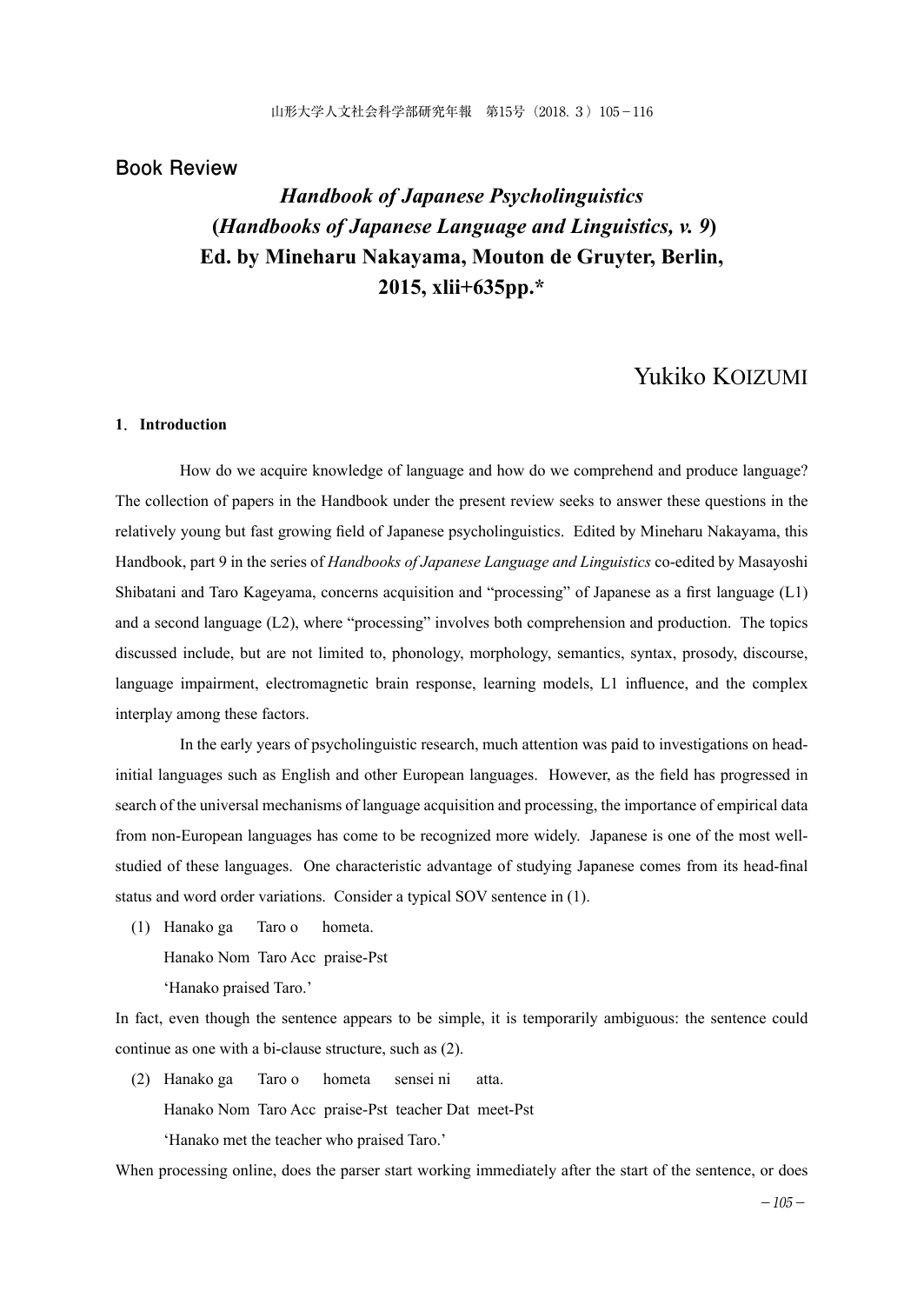it wait until the end? The head-final status of Japanese has provided a good testing ground for theories of incremental processing.

 Also, famously, Japanese, as well as many other head-final languages, is relatively flexible in terms of word orders. The scrambled OSV version of (1) is given below.

(3) Taro o Hanako ga hometa.

Taro Acc Hanako Nom praise-Pst

'Hanako praised Taro.'

Scrambling can be used to manipulate word orders, but this phenomenon itself is also interesting. As discussed in Chapter 13, many studies find that the non-canonical (scrambled) order is harder to process than the canonical order, and exploring the nature of this processing difficulty allows for investigation on a wide range of interacting factors in sentence comprehension (e.g. Case markers, thematic roles, information structure, and prosody) in the way that would not be possible in English and other head-initial languages.

 Readers of this Handbook can familiarize themselves with important research questions, state-of-the-art experimental methodologies and insightful findings in the various subfields of psycholinguistics. The book will not only inform experienced researchers of recent theoretical and methodological advances in Japanese psycholinguistics, but also appeal to those looking to extend their work to the Japanese language. It will also be helpful for those in theoretical linguistics who are developing an interest in empirical research.

 It is clearly not possible to sufficiently discuss all of the studies in this extensive Handbook within the limited space accorded to the present review. For this reason, I will examine some studies in more detail than others, as I believe they effectively demonstrate how studying Japanese acquisition and processing can offer important insights for the field of psycholinguistics. In the next section, I will introduce Part I, on the acquisition of Japanese. The section that follows offers highlights of Part II, on the processing of Japanese. The final section concludes this review by reminding readers of the importance of this collection of papers to the field of linguistics and psycholinguistics.

## **2**.**Acquisition of Japanese**

 Part I of the Handbook, on the acquisition of Japanese, contains 10 papers on language development, focusing on L1 and L2 acquisition of Japanese in children, adults and people with language impairment.

#### 2.1. L1 Acquisition of Japanese

 The topics discussed in the studies on L1 acquisition of Japanese cover a broad range, including phonological development (Chapter 1), acquisition of semantic concepts such as count/mass distinction (Chapter 2), acquisition by children with Specific Language Impairment (Chapter 3), development of Root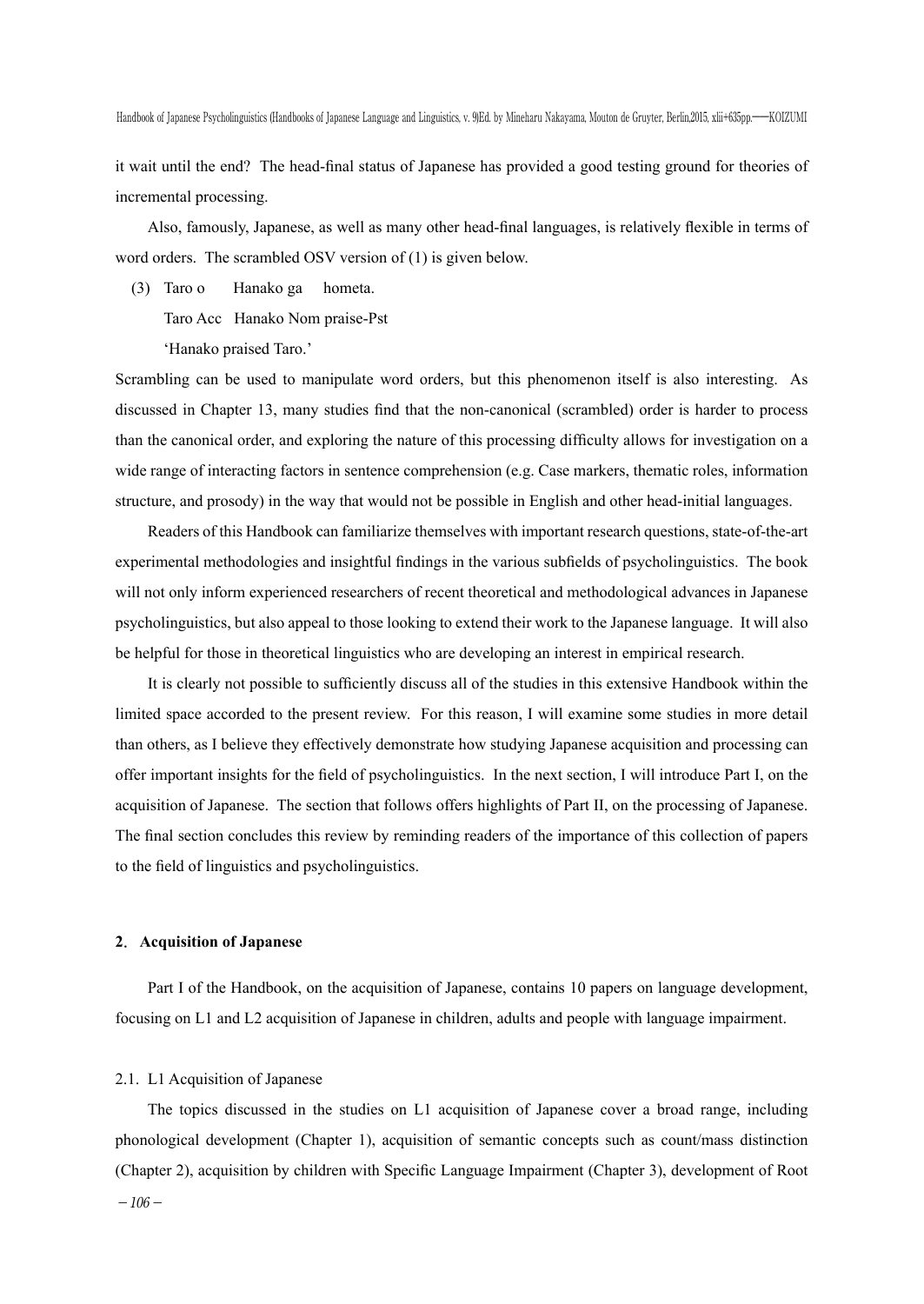Infinitive (RI) analogues (Chapter 4), and narrative development from a sociolinguistic perspective (Chapter 6).

 In this section, I will introduce Takuya Goro's paper (Chapter 5) in more detail, as it illustrates well how findings from languages like Japanese can make an interesting contribution to the exploration of the universal mechanism of language acquisition. Goro discusses the acquisition of scope relations from the perspectives of learnability theory. When the three components of the language acquisition process (productivity of the learner, unavailability of negative evidence, and arbitrariness of constraints) are all present, a learnability paradox will occur (cf. Pinker (1989)). What this means is that, without negative evidence, it is impossible for a learner to be fully productive and still be able to learn arbitrary constraints at the same time. In the case of scope acquisition, because there is very limited, if any, availability of negative evidence, if we want to prevent the occurrence of a learnability paradox, it must be the case that either learners are unproductive (denial of productivity) or rules are not arbitrary (denial of arbitrariness). Findings from languages such as Japanese, which exhibits different linear word orders from languages like English, better reveal aspects of scope acquisition and present interesting case studies. With complex scope relations, either one of two acquisition processes is possible. Children could start from experiencing 'freedom of scope (productivity)' with a wider range of acceptable scope relations, and then narrow down to those scope relations which are actually present in the adult grammar; or they could start as 'conservative learners (arbitrariness)' with the smallest possible subsets of arbitrary rules and then gradually come to accommodate more possibilities as they receive more adult language input.

 Goro then reviewed his research projects that examined these two logical possibilities by investigating on two types of scope phenomena in Japanese. One involved quantifier scope interaction in scrambled sentences.

- (4) Taroo-dake-ga huransugo-mo supeingo-mo hanasu. Taro-only-Nom French-also Spanish-also speak 'Only Taro speaks both French and Spanish.'
- (5) Huransugo-mo supeingo-mo<sub>i</sub> Taroo-dake-ga  $t_i$  hanasu. French-also Spanish-also Taro-only-Nom speak Lit. 'Both French and Spanish, only Taro speaks.'

## (Nakayama et al. (2015: 235-236))

In the canonical ordering of (4), the sentence describes a situation where Taro speaks both French and Spanish, and no one else speaks both: it is thus possible someone exists who speaks either of them. The conjuction falls under the scope of *dake* 'only' in this "normal" scope relation. However, the scrambled version of (5) is different: this sentence describes a situation where Taro is the only person who speaks French or Spanish, with no one else speaking either of them. The conjunction takes a wider scope than *dake*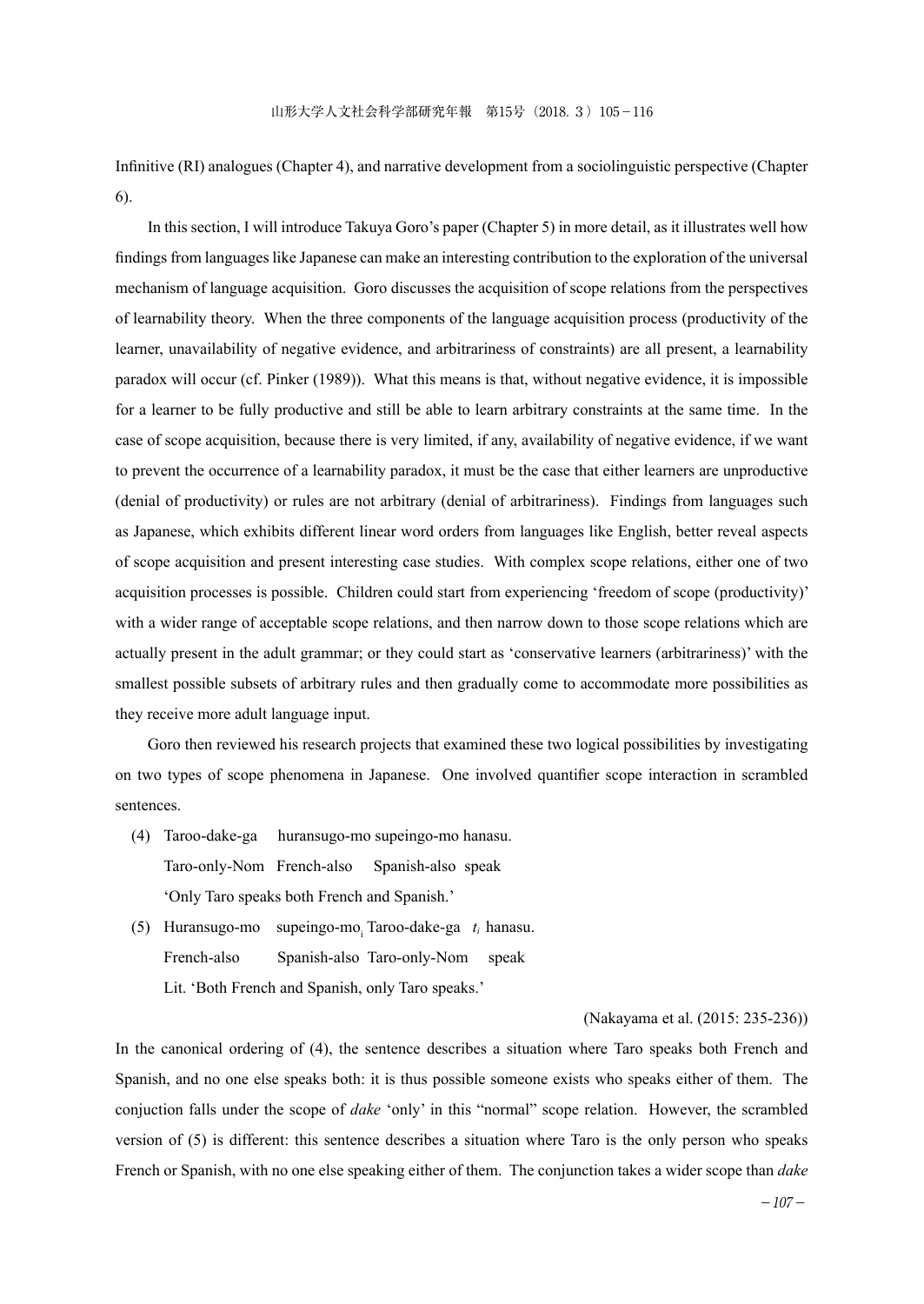'only' here (the "inverse" scope relation). In his truth-value judgement experiment on this type of quantifier scope interaction, in a situation where *dake* 'only' takes the widest scope, whereas adults mostly rejected a scrambled sentence such as (5) children were more lenient about rejecting such inverse scope readings. This indicates that children are more productive and accept freer scope relations than adults. Goro concluded that, in this case, children start off with freer scope readings and narrow down their grammar in the course of their development.

 Curiously, however, Goro's findings on his other study, involving the scope of the logical connectives -*ka* 'or' and -*mo* 'and' in negative sentences, indicated the opposite learning process.

- (6) Butasan-wa ninzin ka piman-o tabe-nakat-ta. pig-Top carrot or pepper-Acc eat-Neg-Pst Lit. 'The pig didn't eat the carrot or the pepper.'
- (7) Butasan-wa ninzin-mo piman-mo tabe-nakat-ta. pig-Top carrot-also pepper-also eat-Neg-Pst
	- Lit. 'The pig didn't eat both the carrot and the pepper.'

(Nakayama et al. (2015: 248))

In a truth-value judgment task, in a situation where the pig had eaten the carrot but not the green pepper, (6) is consistently acceptable and (7) is not, for adults. However, the children's data showed a strikingly different pattern than adults, accepting (6) only 25% of the time. These results indicate that, for processing this type of scope relation, children are more conservative than adults and only accept scope relations that would yield subset truth-conditions. The implication here is that language may have arbitrary language-specific scope constraints that cannot be acquired by productivity. These findings taken together, Goro concludes that scope acquisition cannot be explained in terms of a single general learning mechanism. It does not seem that children singlehandedly and successfully extend one learning strategy to other cases of scope relations, and more research is needed in order to better understand the nature of learning strategies and constraints on learning principles.

 Scope phenomena are known to vary across languages and are some of the most interesting research topics in theoretical linguistics. Goro bases his characterization of this complex phenomena on solid theoretical syntactic and semantic considerations of the scope ambiguity, and lays out a well thought out discussion and the theoretical implications of his findings on children's scope processing from learnability perspectives. The contrasting experimental findings from the two studies concretely demonstrate how complex scope processing in young children can be and how studying the acquisition of Japanese can provide important insights into the theory of universal language acquisition mechanisms.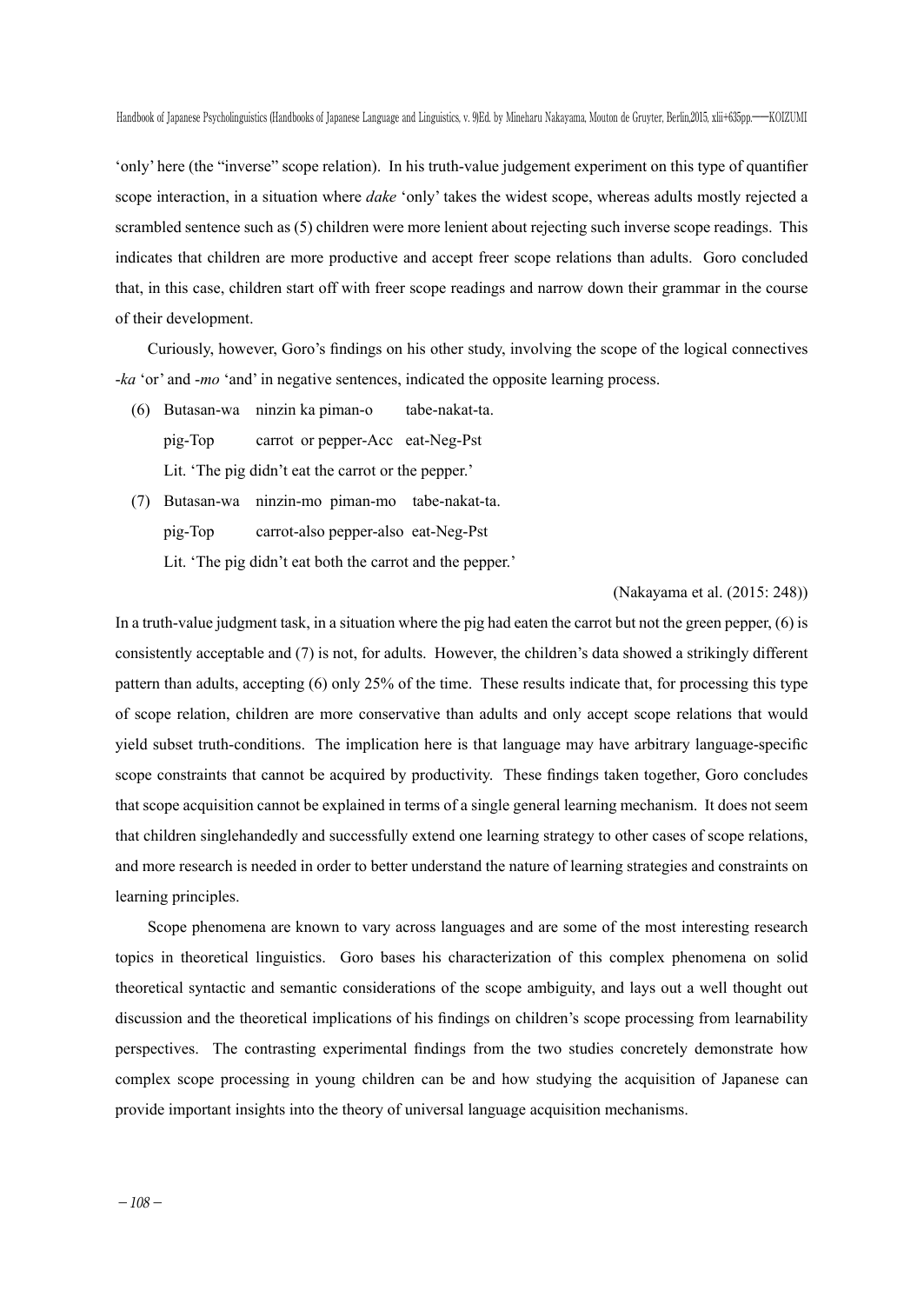#### 2.2. Japanese in the L2 Acquisition

 As pointed out in Shirai's overview paper (Chapter 7) on Japanese psycholinguistic research in the field of second language acquisition (SLA), psycholinguistic approaches in SLA research are advancing rapidly. As shown in Chapter 8, many factors may affect the acquisition of a second language and how early or late each of the grammatical components of a second language can be acquired varies. Studies from neuroscientific perspectives have also been published rapidly in recent years, as introduced in Chapter 10, allowing us to know more on the time course and types of brain response to certain properties of perceived language strings. Although there are many other important points in these papers, in this subsection I would like to introduce more details of Chapter 9, Gabriele and Sugita-Hughes' paper on the L2 acquisition of Japanese tense and aspect.

 Gabriele and Sugita-Hughes' paper discusses the L2 acquisition of Japanese tense and aspect (as observed in the '-*ta*' and '-*teiru*' distinction), particularly in light of the Aspect Hypothesis (cf. Andersen and Shirai 1996, Sugaya and Shirai 2007). The Aspect Hypothesis in second language acquisition predicts that learners are limited with respect to their use of temporal and aspectual grammatical forms and, more specifically, predicts that the order of acquisition of tense and aspectual information encoding depends on the semantic type of the verb (for example, achievement verbs such as *tuku* 'arrive' and accomplishment verbs such as *kaku* 'write'). With this in mind, they reviewed a few of their research studies that investigated the influence of learners' L1 in the acquisition of Japanese tense and aspect. In one study (Gabriele 2009), a perception experiment was conducted on English-speaking L2 learners of Japanese. In a Story Compatibility judgment task, participants were presented with test sentences of achievement verbs and accomplishment verbs. Each verb was paired with simple past tense and -*teiru* aspectual markers. An example pair with the achievement verb *tuku* 'arrive' is given below.

(8) Simple Past: Hikooki-wa kuukoo ni tukimasita.

plane-Top airport-Loc arrived-Pol

(9) Te-iru: Hikooki wa kuukoo ni tui-te-imasu.

plane-Top airport-Loc arrive-teiru-Pol

### (Nakayama ed. (2015: 376))

 Each of the test sentences was presented after a story that either depicted the completion or incompletion of the event, and the participants were asked to judge whether or not the test sentence was compatible with the preceding story. For achievement sentences like (8)-(9), the native speakers were expected to accept the test sentence with the Complete Story (*The plane is at the airport*) because the achievement verb occurring with *-teiru* should be construed with a resultative (or perfective) interpretation. For this reason, the same sentence should be rejected with the Incomplete Story (*The plane is still in the sky approaching the airport*). As for the accomplishment sentences, on the other hand, their -*teiru* form is interpreted as progressive and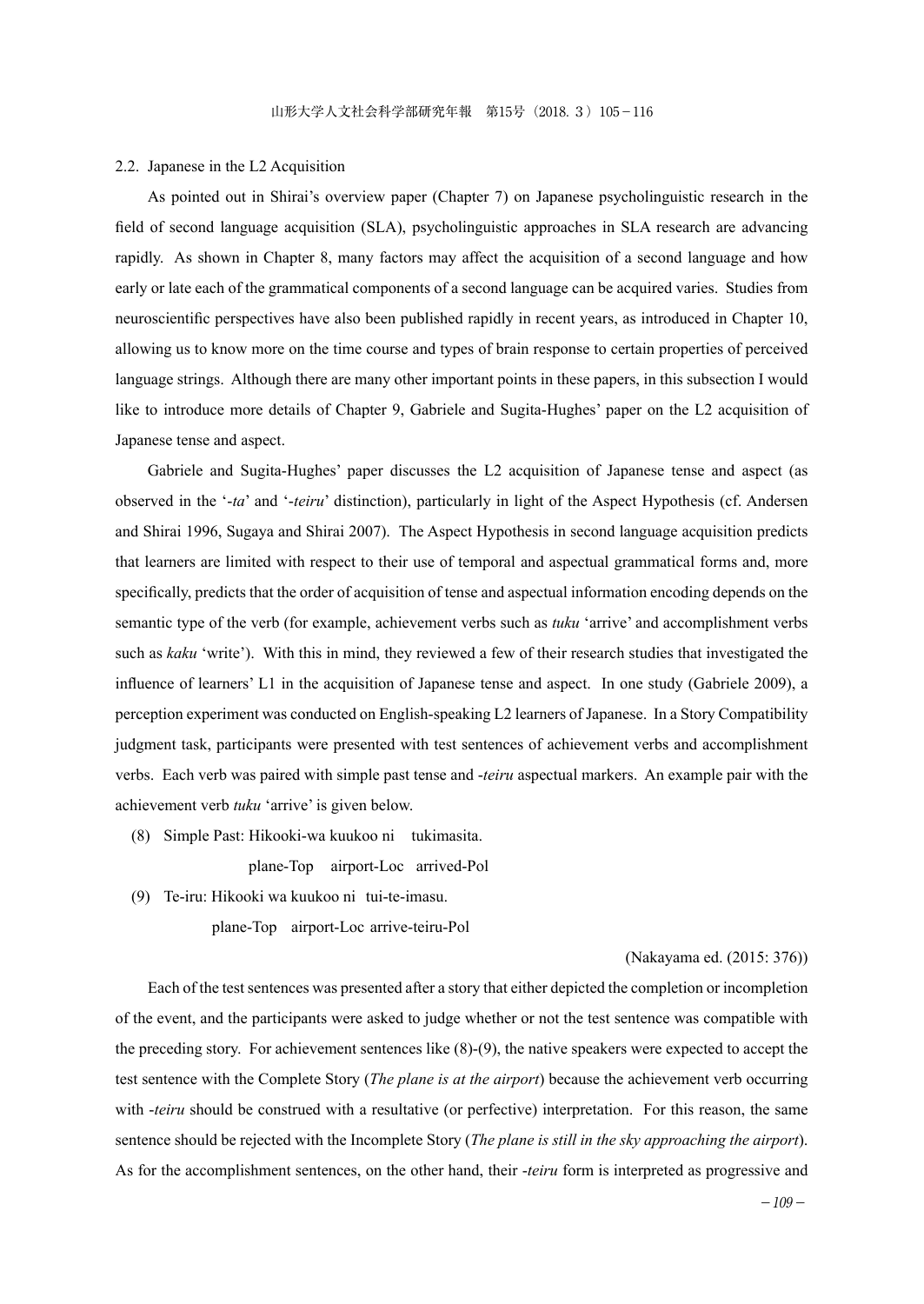should be accepted in the Incomplete Story. The data patterns found in this experiment actually demonstrated an interesting contrast between the L2 learners and native speaker controls. English-speaking L2 learners of Japanese showed native-like performance with simple past sentences, and also had little difficulty in accepting the resultative interpretation of achievement -*teiru* sentences with the Complete Story. However, with the Incomplete Story, the performances of L1 and L2 speakers differed. Whereas native speakers successfully rejected the achievement -*teiru* (*Hikooki wa kuukoo ni tui-te-imasu*, 'The plane has arrived'), many L2 learners of Japanese (even those with high proficiency) incorrectly accepted such sentences. The L2 learners seemed to have difficulty in ruling out the progressive interpretation of -*teiru*, which is allowed by their L1 grammar. In a follow-up study (Gabriele and McClure 2011), they used the same experimental paradigm to test Chinese-speaking L2 Japanese learners and found that they showed native-like data patterns in all categories: they accepted the achievement -*teiru* sentences with the Complete Story but not with the Incomplete Story.

 This pattern of results can suggest the role of L1 transfer in L2 acquisition: English-speaking L2 Japanese learners make more errors in understanding the perfective interpretation of -*teiru* perhaps because they wrongly apply their L1 knowledge of progressive form (-*ing*) with achievement verbs that can depict events that are still in the process of completion in English. However, as Gabriele and Sugita-Hughes themselves acknowledge, there are many other possible influences concerning the acquisition of the -*teiru*  aspectual marking. For example, in the follow-up experiment with the Chinese-speaking learners, even though they showed native-like performance in the achievement -*teiru* interpretation, more errors were made in another context involving the past form of -*teiru* (-*teita*), the result that Gabriele and McClure (2011) attributed to the interaction of specific properties of L1 and the target L2. Other possible factors to consider include the type of input and the order of instructions, as suggested in Ishida  $(2014)$ ,<sup>1</sup> distinction between lexical and grammatical aspect encoding, as well as the nominal system of Japanese with respect to event depiction. Also, according to the results of online processing studies (e.g. Long et al. 2010), learners may face limitations in their L2 acquisition due to the type of aspectual information available to them online, and this may be influenced by their L1. Various factors seem to interact in the acquisition of tense and aspect, and it is far from clear-cut to presume that the experimental findings in Gabriele (2009) are instantiations of L1 transfer; yet, the carefully controlled psycholinguistic experiments reviewed in this Chapter and discussions illustrate the importance of investigating L2 acquisition of Japanese in psycholinguistics.

## **3. Japanese Language Processing**

 Part II of the Handbook is devoted to research on Japanese language processing. As briefly discussed in the Introduction, a great deal of consideration in the field of language processing has been given to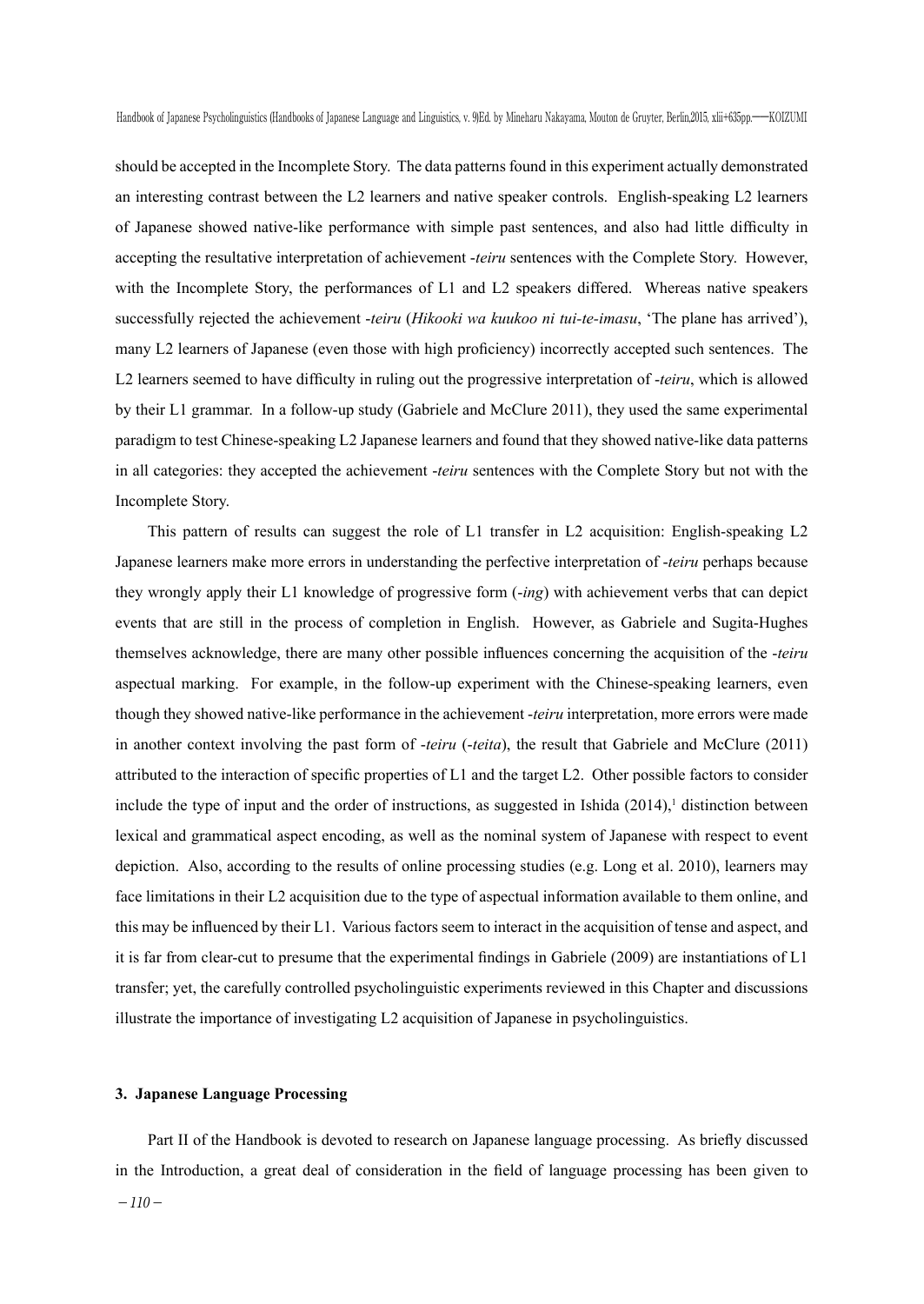head-initial languages such as English. However, as suggested in Yamashita, Hirose and Packard (2010), evidence from languages with different structural configurations from those of European languages has become increasingly important today.

## 3.1. Japanese in L1 Processing

 The topics discussed in the series of chapters on L1 Japanese processing are diverse. They include a view of Japanese language processing from a connectionist perspective (Chapter 12), typological differences in the processing tendencies of subject and object relative clause structures in Japanese (Chapter 14), and an overview of Event Related Potential (ERP) methodologies, which are used in identifying physiological responses to syntactic and semantic dissociations in English and Japanese (Chapter 15). While all of the papers here show that research findings from head-final, scrambling languages such as Japanese make important contributions to psycholinguistic research in general, I will discuss two of them in more detail. One on how prosody can affect language processing, and the other on how experimental research and syntactic research can work together.

 Hirose's paper (Chapter 11) reviews the series of her work on the relationship between prosody and other factors in the processing of ambiguous structures in Japanese. She begins her paper with a discussion on the role of lexical accent in understanding branching ambiguity. An example is given below.

 $h$ 

(10) a.



midori-no inko-no mahuraa green-Gen parrot-Gen scarf 'a scarf with a green parrot'

midori-no inko-no mahuraa green-Gen parrot-Gen scarf 'a green scarf with a parrot'

## (Nakayama ed. (2015: 427))

Hirose points out that the preference for the left-branching structure (10a) is expected when we assume incremental processing. The parsing starts immediately after the first element of the string, and it prefers not to revise the initially establsihed NP analysis on *midori-no inko* unless necessary. However, she observes that the presence or absence of lexical accent in the second noun (*inko*) may affect the overall pitch properties (or the prosodic structures) of the constituent and, actually, the left-branching preference can be reduced as a result. Whether or not this type of prosodic shift takes place in actual speech is subject to many other factors (such as speaker variations) and testing the possible effect of this shift on perception may not be as straightforward as one might imagine. Still, this discussion illustrates one way of how syntactic processing mechanism and non-syntactic influences, such as prosody, may interact with one another.

In fact, lexical accent is not the only factor responsible for this type of prosodic pitch changes. Hirose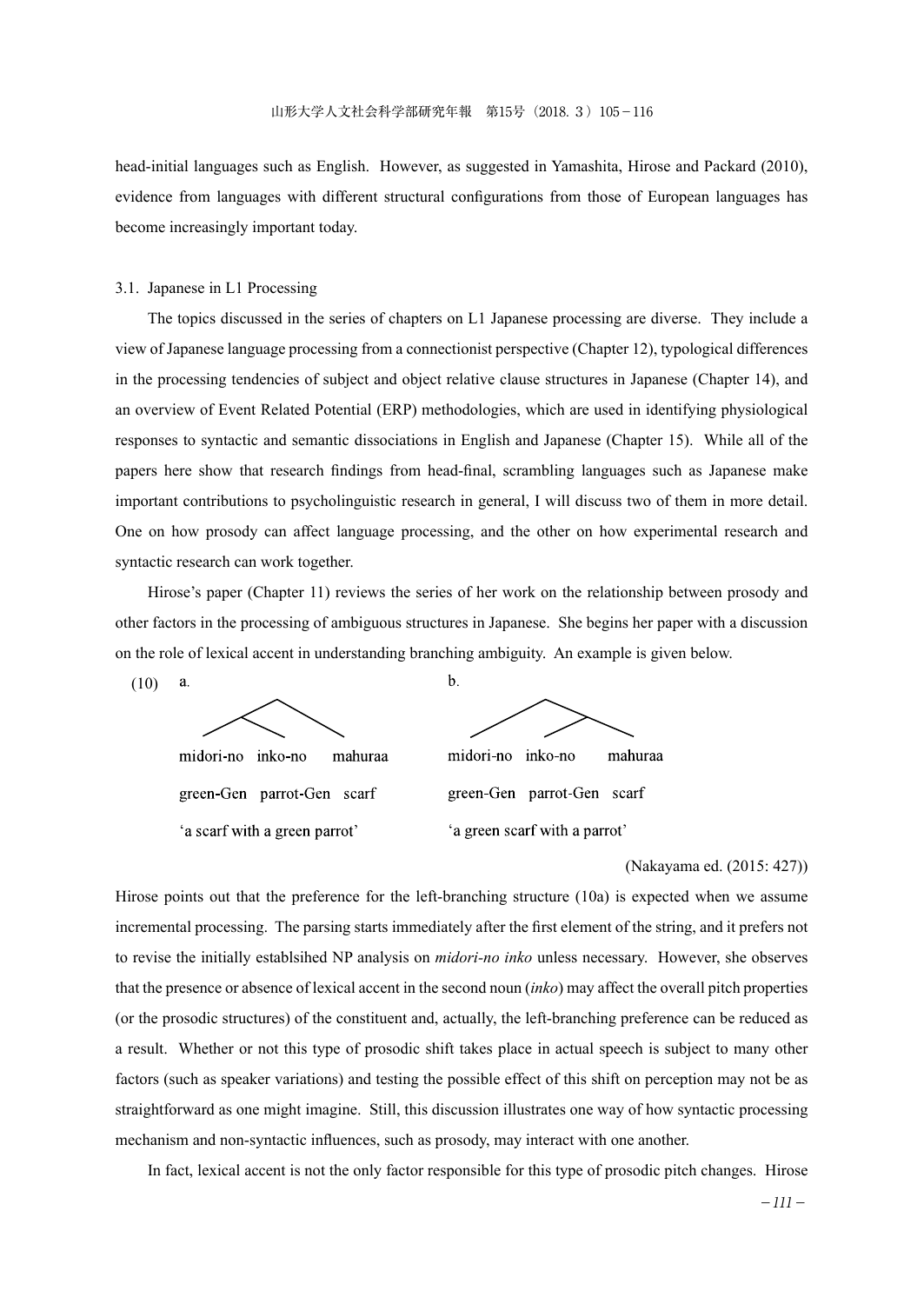looks into speech production of this branching ambiguity and shows how the visual context, designed to evoke the speaker awareness of the ambiguity, was found to elicit pitch changes; this is another way that prosody could influence processing tendencies.

 She also discusses the role of constituent length in the resolution of relative clause ambiguity in Japanese. The results of her self-paced reading experiment manipulating the length (and hence the phonological size) of the constituents of a relative clause indicated that the prosodic cue is evoked in the perceiver's ambiguity resolution even in silent reading. This serves as an instantiation of Fodor's Implicit Prosody Hypothesis (Fodor (2002)), which predicts that even in silent reading, prosodic properties of the string are projected onto the perceiver's mind and influence syntactic parsing. Hirose's research program takes advantage of the headfinal status of Japanese, as well as its prosodic (accentual) properties. The findings of the studies reviewed in this Chapter demonstrate not only how prosody plays an important role in sentence comprehension, but how prosody and the other components of grammar, such as syntax, phonology, or discourse, can be interrelated in language comprehension and production.

 Another paper that I wish to introduce in more detail is one by Koizumi (Chapter 13). Based on the series of the research projects that he is involved in, Koizumi illustrates two types of experimental syntax investigation on word order processing. The first type, which he identifies as experimental syntax in a broad sense, aims to investigate how structural parsing tendencies can be characterized. Although both SOV and OSV word orders are possible in Japanese, they are not comparable in terms of their frequency of occurrences as well as the processing preference. Referring to the findings in Imamura and Koizumi (2011), Koizumi points out the SOV word order (e.g., *Hanako-ga Taroo-o home-ta*) is more frequent than the OSV word order (e.g., *Taroo-o Hanako-ga hometa*). Also, as described in the first section, many experimental studies report that the more frequent SOV word order is easier to process than the OSV. How can we explain this? Koizumi reviewed his experimental studies with Tamaoka and colleagues (Tamaoka et al. (2005)) that have evaluated the three logical possibilities (characterized as the Grammatical Functions Hypothesis, the Thematic Roles Hypothesis, and the Case Marking Hypothesis). A summary of his review is as follows. First, a reading and plausibility judgment study found that the canonical Subject-NonSubject word order is preferred even in a passive structure, suggesting that we can eliminate the Thematic Roles Hypothesis, since this would predict the opposite outcome. Another judgment study found that even when the subject NP has the dative case marker -*ni*, Subject-NonSubject order was still preferred, which is incompatible with the predictions made by the Case Marking Hypothesis. Taken together, Tamaoka et al. concluded that the Grammatical Functions Hypothesis is the most compatible with the behavioral data. In another study (Koizumi and Tamaoka (2006)), Koizumi also investigated the effect of word order variations involving adjuncts, in order to examine whether scrambling of and/or across an adverb would result in higher processing cost. Their findings suggested that scrambled structures incur a greater processing cost than canonical structures even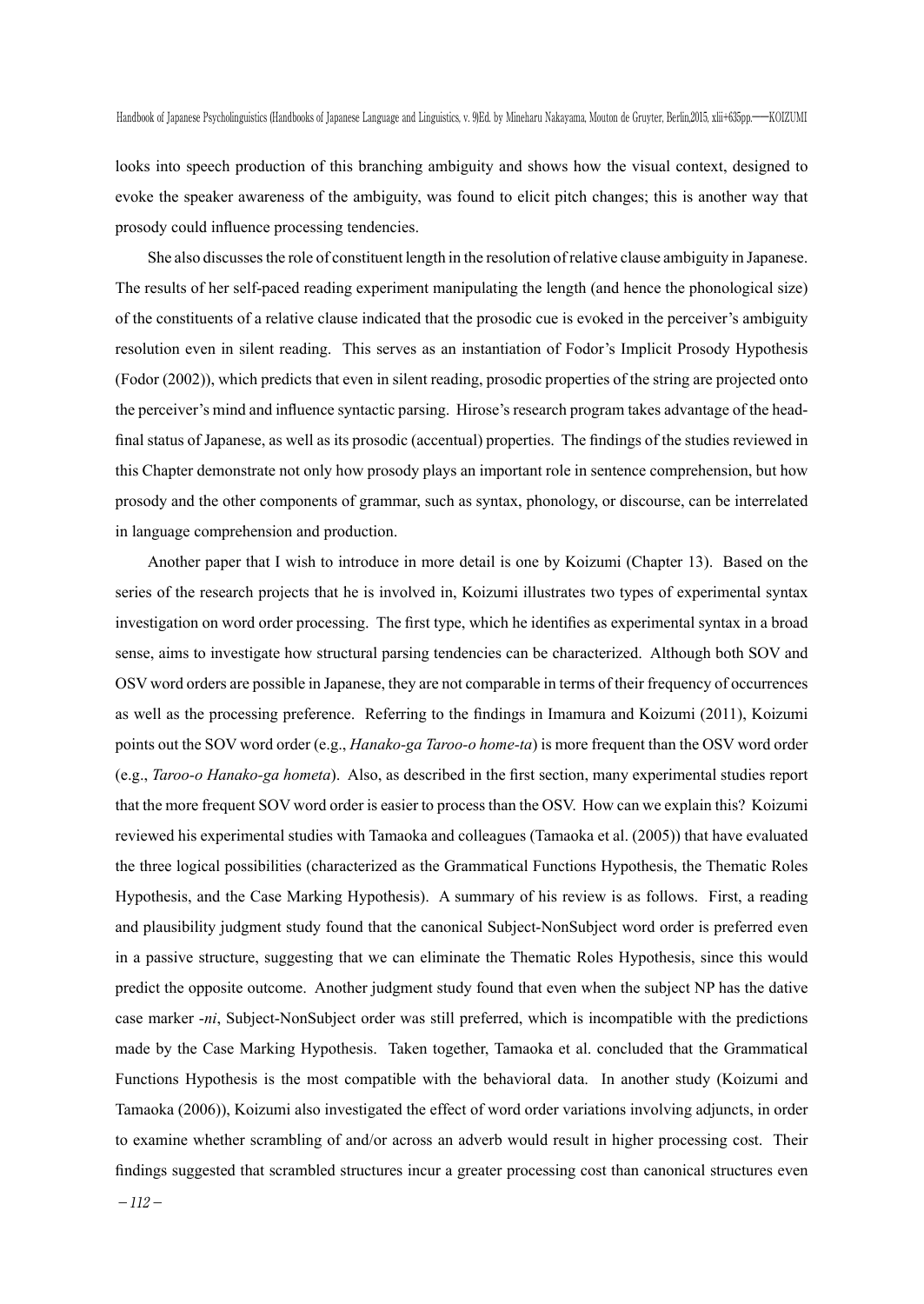in the case of scrambling involving non-arguments. Further, another of his work (Imamura and Koizumi (2008)) found that word order preference interacts with discourse order preference: perceivers generally prefer the Given-New information structure order, but the difficulty in processing the less preferred New-Given order in the canonical syntactic order (SOV) was not as evident as that in the non-canonical (OSV) order in their experiments.

 In the latter part of the paper, Koizumi discusses experimental syntax in a narrow sense: how experimental investigation can be employed in order to evaluate competing hypotheses in theoretical syntax. For example, empirical research on the hierarchy of functional projections can evaluate the cartographic approach to syntactic structure. He reviews one of his papers (Kimura, Kim and Koizumi (2005)) that presented empirical evidence to argue that in Japanese, tense and aspect seem to be base-generated in the same syntactic position, rather than the distinct positions associated with Tense and Aspect positions respectively, and that the strongest position of the cartographic approach is thus not maintainable. Empirical evidence was also given in that paper that evaluated competing syntactic analyses of the Subject in the Japanese OSV sentences.

 Koizumi and colleagues' work in the experimental syntax of word order variation reviewed in this Chapter involves not only Japanese but also Kaqchikel, a Mayan language, where VSO is found to be the basic word order. The range of studies presented in this Chapter is based on careful examination of syntactic analyses and their detailed predictions, and his research program will certainly continue to make important contributions to a better understanding of the nature and characterization of word order variation in human language.

#### 3.2. Japanese in L2 Processing

 The last three chapters of the Handbook are concerned with the relatively new field of L2 Japanese processing. The influence of working memory in L2 Japanese relative clause processing is discussed in Chapter 16. Chapter 17 concerns L2 Japanese production regarding work on motion description and speech errors. Chapter 18 introduces findings from the processing of Japanese as a second language by native speakers of Chinese, investigating the perception of lexical pitch accent, lexical access in the perception of *kanji* characters, and the processing of syntactic structures distinct from their L1.

#### **4. Conclusion**

 The 18 chapters in the Handbook present a state-of-the-art overview of the field of Japanese psycholinguistics. Due to limited space, the present review has managed to provide only a brief summary of this Handbook, with a little more detailed look at some of the studies in scope acquisition, L2 acquisition of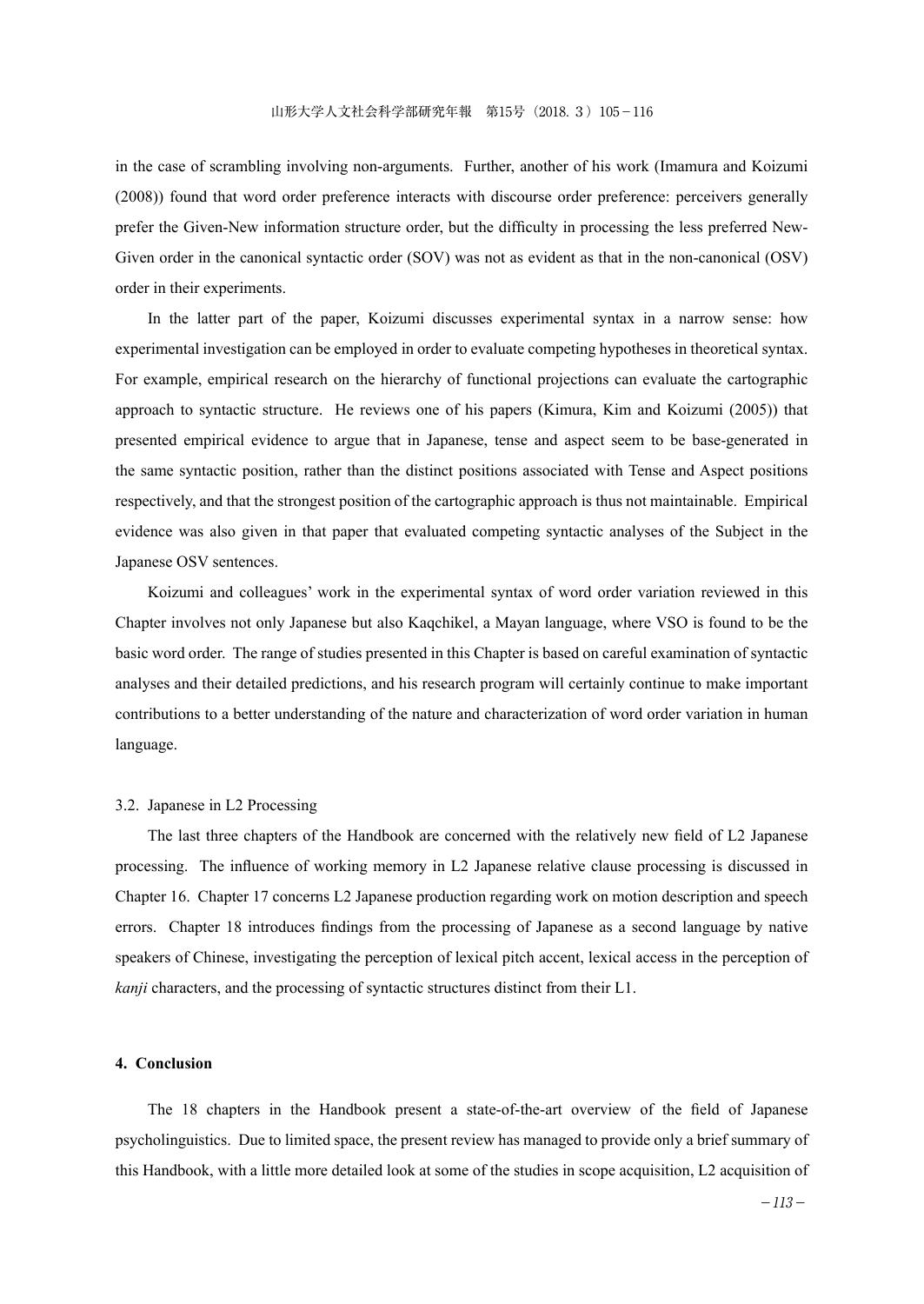tense and aspect, the role of prosody in processing and experimental syntax. This by no means suggests that the chapters not discussed extensively here are any less important than the others, and readers are strongly encouraged to closely read all of the chapters. As the studies reviewed in this volume show, psycholinguistic research on the Japanese language will surely continue to provide helpful insights towards the universal theories of language acquisition and processing in general. While there is no question that the Handbook will serve as a comprehensive reference book for those who are already involved in the field, it will also inspire those who are new to the field of Japanese psycholinguistic research. The insights and inspirations that the Handbook offers will, I believe, facilitate further research within and between theoretical and empirical research communities in the future.

\* I am hugely indebted to those who have given me highly valuable and helpful feedback on the earlier versions of the paper, including the anonymous reviewer of this issue. I also thank Mark Irwin and Stephen Ryan for their stylistic suggestions. All remaining errors are my own.

## **NOTE**

1. Gabriele and Sugita-Hughes do acknowledge the possibility suggested in Ishida (2014) that the order of instructions may be responsible for the order of the L2 acquisition of aspect, although their standpoint, or working assumption, is still that their experimental findings on L2 aspect acquisition are instantiations of L1 transfer. I thank an anonymous reviewer of English Linguistics for recommending clarification on this point. In order to resolve this conflation, a study on the proficient L2 speakers who have never received explicit instructions on Japanese would be informative though, in reality, conducting such research would not be an easy task due to the particular characteristics of the learner population of Japanese. Unlike English or other languages, Japanese as an L2, especially at the beginning levels, is normally learned through some type of explicit instructions, rather than through exposure to the language in the naturalistic environment.

#### **REFERENCES**

- Andersen, Robert and Yasuhiro Shirai (1994) "Discourse Motivations for Some Cognitive Acquisition Principles," *Studies in Second Language Acquisition* 16, 133–56.
- Fodor, Janet D. (2002) "Psycholinguistics Cannot Escape Prosody," *Proceedings of the SPEECH PROSODY 2002 Conference*, Aix-en-Provence, France.
- Gabriele, Alison (2009) "Transfer and Transition in the L2 Acquisition of Aspect," *Studies in Second Language Acquisition* 31, 371-402.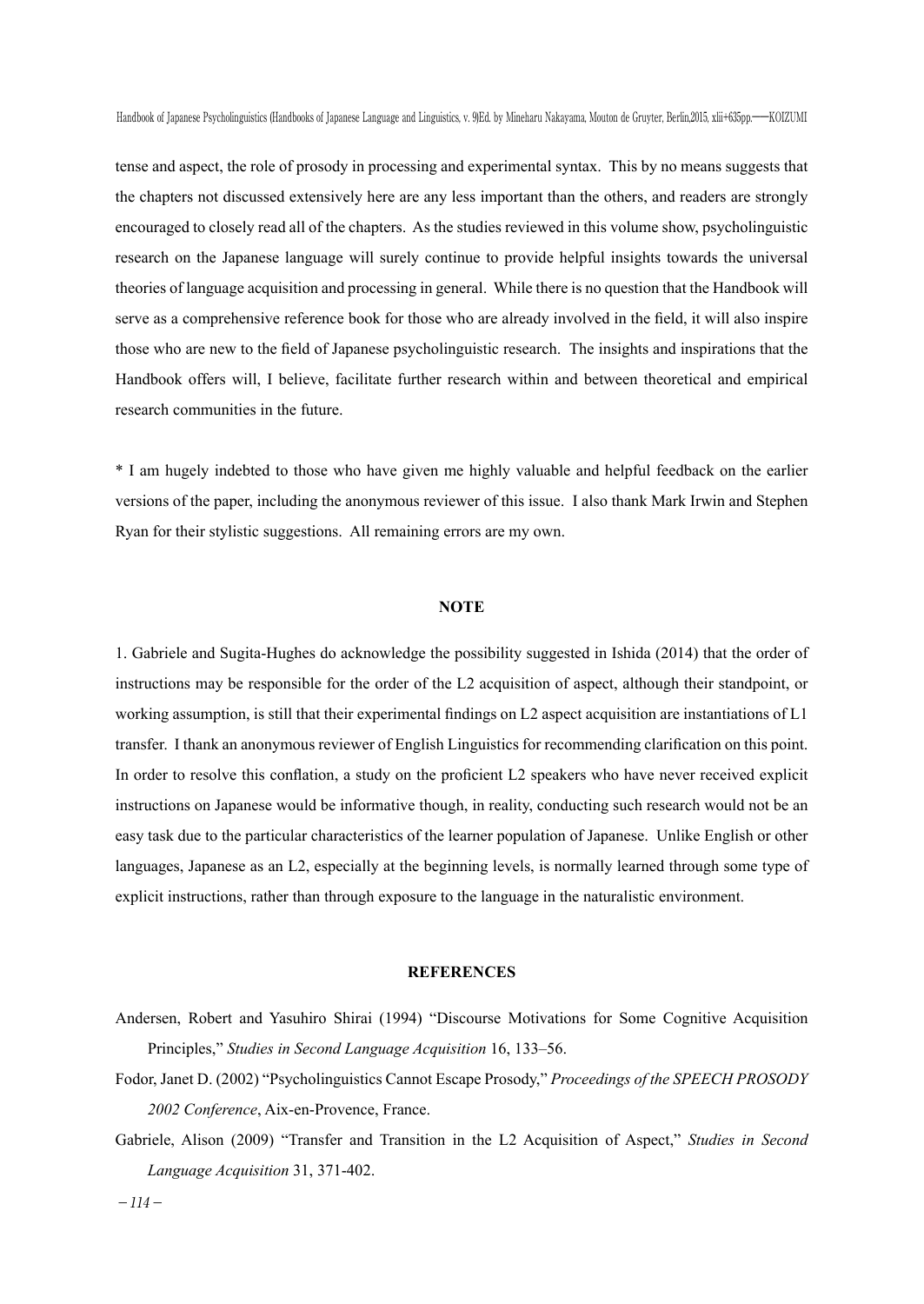- Gabriele, Alison and William McClure (2011) "Why Some Imperfectives Are Interpreted Imperfectly: A Study of Chinese Learners of Japanese," *Language Acquisition* 18, 39-88.
- Gibson, Edward (1998) "Linguistic Complexity: Locality of Syntactic Dependencies," *Cognition* 68, 1-76.
- Gibson, Edward (2000) "The Dependency Locality Theory: A Distance-Based Theory of Linguistic Complexity," *Image, Language, Brain: Papers from the First Mind Articulation Project Symposium*, ed. by Alec Marantz, Yasushi Miyashita and Wayne O'Neil, 95–126, MIT Press, Cambridge, MA.
- Imamura, Satoshi and Masatoshi Koizumi (2008) "Bunshori-ni Okeru Joho Kozo to Togo Kozo-no Kogosayo-ni Tuite (On the Interaction between Information Structure and Syntactic Structure in Sentence Processing)," *Proceedings of the 136th Conference of the Linguistic Society of Japan*, 212- 217, Linguistic Society of Japan, Kyoto.
- Imamura, Satoshi and Masatoshi Koizumi (2011) "A Centering Analysis of Word Order in Japanese," *Tohoku Studies in Linguistics* 20, 59-74.
- Ishida, Midori (2014) "Effects of Recasts on the Acquisition of the Aspectual Form -te i-(ru) by Learners of Japanese as a Foreign Language," *Language Learning* 54, 311–394.
- Kimura, Naoki, Jungho Kim, and Masatoshi Koizumi (2005) "Sentence Processing and Phrase Structural Determinacy of Aspect in Japanese," *Lexicon Forum* 1, 133-161.
- Koizumi, Masatoshi and Katsuo Tamaoka (2006) "Bunkaisekijikken-Niyoru Nihongo Fukushirui-no Gojunno Hantei (Determination of Basic Word Order of Adverbs in Japanese by a Sentence Processing Experiment)," *Cognitive Studies* 13, 392-403.
- Long, Shengyan, Hajime Ono and Hiromu Sakai (2010) "Bunrikai no Katei ni Okeru Jishōtaipu no Ninchi-Nihongo no Asupekuto Jōhōshori o Tegakari ni (Recognition of Event Type in Sentence Comprehension:

A View from Processing of Aspectural Information in Japanese)," *Cognitive Studies* 17, 313-331.

O'Grady, William (1997) *Syntactic Development*, University of Chicago Press, Chicago.

Pinker, Steven (1989) *Learnability and Cognition*, MIT Press, Cambridge, MA.

- Sugaya, Natsue and Yasuhiro Shirai (2007) "The Acquisition of Progressive and Resultative Meanings of the Imperfective Aspect Marker by L2 Learners of Japanese: Transfer, Universals, or Multiple Factors?" *Studies in Second Language Acquisition* 29, 1-38.
- Tamaoka, Katsuo, Hiromu Sakai, Jun-ichiro Kawahara, Yayoi Miyaoka, Hyunjung Lim and Masatoshi Koizumi (2005) "Priority Information Used for the Processing of Japanese Sentences: Thematic Roles, Case Particles or Grammatical Functions?" *Journal of Psycholinguistic Research* 34, 273-324.
- Yamashita, Hiroko, Yuki Hirose and Jerome L. Packard eds. (2010) *Processing and Producing Head-Final Structures, Springer*, Dordrecht.